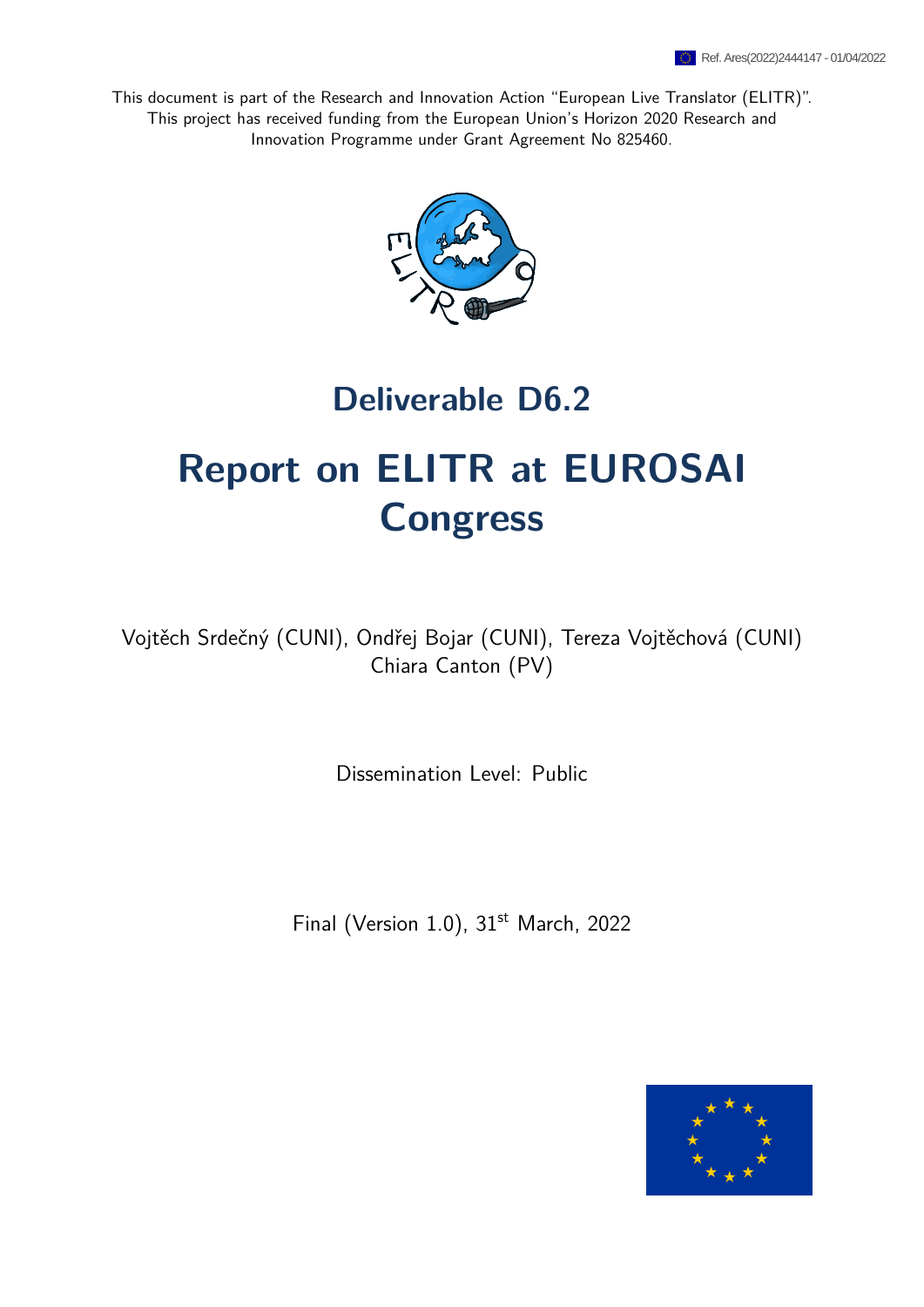

| Grant agreement no.           | 825460                                                            |  |
|-------------------------------|-------------------------------------------------------------------|--|
| Project acronym               | <b>ELITR</b>                                                      |  |
| Project full title            | European Live Translator                                          |  |
| Type of action                | Research and Innovation Action                                    |  |
| Coordinator                   | doc. RNDr. Ondřej Bojar, PhD. (CUNI)                              |  |
| Start date, duration          | 1st January, 2019, 39 months                                      |  |
| Dissemination level           | Public                                                            |  |
| Contractual date of delivery  | Unspecified, due to the COVID-19 pandemic                         |  |
| Actual date of delivery       | 31st March, 2022                                                  |  |
| Deliverable number            | D <sub>6.2</sub>                                                  |  |
| Deliverable title             | Report on ELITR at EUROSAI Congress                               |  |
| Type                          | Report                                                            |  |
| Status and version            | Final (Version 1.0)                                               |  |
| Number of pages               | 18                                                                |  |
| Contributing partners         | <b>CUNI</b>                                                       |  |
| WP leader                     | <b>PV</b>                                                         |  |
| Author(s)                     | Vojtěch Srdečný (CUNI), Ondřej Bojar (CUNI),                      |  |
|                               | Tereza Vojtěchová (CUNI) Chiara Canton (PV)                       |  |
| EC project officer            | Luis Eduardo Martinez Lafuente                                    |  |
| The partners in ELITR are:    | Univerzita Karlova (CUNI), Czech Republic<br>٠                    |  |
|                               | University of Edinburgh (UEDIN), United Kingdom<br>$\blacksquare$ |  |
|                               | Karlsruher Institut für Technologie (KIT), Germany<br>٠           |  |
|                               | PerVoice SPA (PV), Italy<br>٠                                     |  |
|                               | alfatraining Bildungszentrum GmbH (AV), Germany<br>٠              |  |
| Partially-participating party | Nejvyšší kontrolní úřad (SAO), Czech Republic                     |  |

For copies of reports, updates on project activities and other ELITR-related information, contact:

| doc. RNDr. Ondřej Bojar, PhD., ÚFAL MFF UK | bojar@ufal.mff.cuni.cz    |
|--------------------------------------------|---------------------------|
| Malostranské náměstí 25                    | Phone: $+420$ 951 554 276 |
| 118 00 Praha, Czech Republic               | Fax: $+420$ 257 223 293   |

Copies of reports and other material can also be accessed via the project's homepage:

<http://www.elitr.eu/>

© 2022, The Individual Authors

This document is licensed under a Creative Commons Attribution 4.0 licence (CC-BY 4.0, <http://creativecommons.org/licenses/by/4.0/>).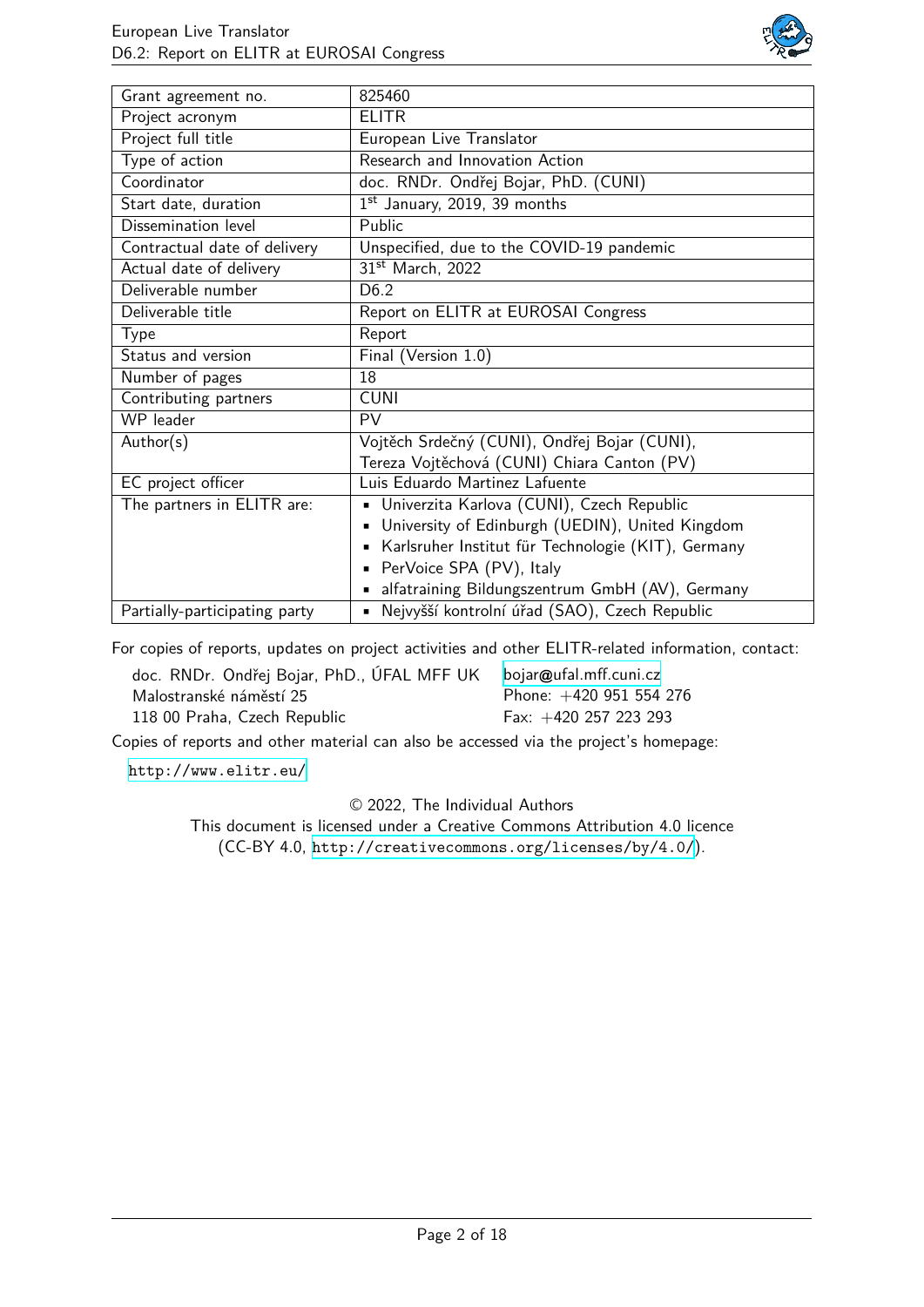

### **1 Executive Summary**

The deliverable D6.2 was planned to report on ELITR activities (primarily the automatic subtitling) at the EUROSAI Congress.

Due to the Covid-19 pandemic, the congress did not take place in 2020. Instead, it was divided into two parts:

- Online part, which happened on April 14 and 15, 2021.
- Physical meeting, postponed beyond the span of ELITR; possibly to happen in April or May 2022.

We took part of the online part and provided automatic live subtitling and translating services.

### **2 Summary**

The EUROSAI Congress, originally planned for May 2020, could not take place due to the COVID-19 pandemic. Instead, it was divided into two parts. The first one, focused on the plenary sessions and the transfer of presidency, happened in April 2021 in online form. The second part, including all the workshops, was postponed indefinitely. The current plan is that it will take place when the pandemic situation gets under control and in-person meetings of large groups will be possible again. In order to provide our services (live spoken language translation and automatic subtitling to 41 languages) to the attendees of the online part of the event, our operator was present in the main mixing booth of the online live event. There, the event organizers maintaining the various video streams were present, as well as the human interpreters. Overall, there were five languages being spoken at the event: English, which was the main language and then Russian, French, German and Spanish. Thus, our system had access to five speech sources at once, however, due to technical difficulties, we did not use the Russian source. To handle this, we constructed a pipeline utilizing *pairwise* ASR (Automatic Speech Recognition) and MT (Machine Translation) systems to convert the non-English speeches to English text, as well an ASR system for the English speech source. This resulted in having four separate sources of English text. The operator then judged the performance of the systems on-the-fly and manually selected the source that was currently performing the best. The chosen source of English text was then used as the input to an English-to-many MT system providing translation to 41, predominantly European, languages. These translations were then displayed to the users in a web application.

Overall, we managed to provide our services without any major technical issues. Some notable observations from the event include a situation where one of the interpreters gave up on interpreting because the speaker's audio was of low quality due to suboptimal internet connection. Because we were utilizing multiple audio sources, for a while, our system was the only source of coverage for that language. For a detailed description of the system used, its architecture, implementation and more observations see our paper published at the ASLTRW workshop and attached here in Appendix [A.](#page-6-0)

#### **3 EUROSAI Congress setup**

Let us summarize the information about Congress organization, various restrictions, the measures we took to participate and some details about our setup. There were five spoken languages: English (primary one), German, French, Russian, Spanish. The four non-English languages had their respective interpreter to English that were present on the site.

The online part took place mostly in a mixing booth of a company providing audiovisual services to Czech SAO. In the mixing booth, the various video and audio streams were processed on-the-fly to provide a curated live stream to the participants of the events. Access to the mixing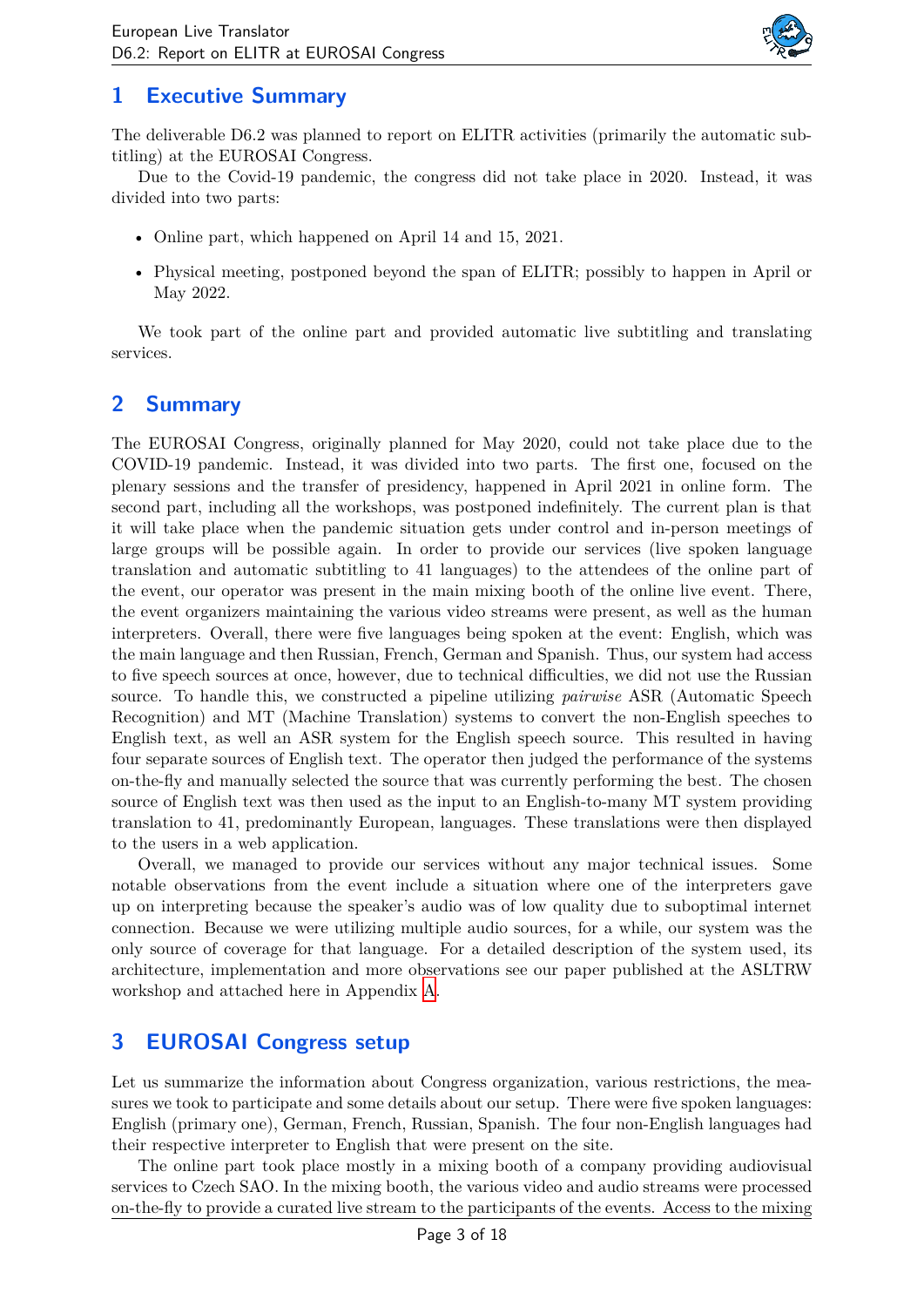

booth was restricted. We had to register the people that would be allowed there beforehand, and only one person could be present. We were in a master mixing booth of the event next to the audio operators and had access to their audio feed.

We used two Behringer Audio Interfaces that were connected to the master audio via XLR and to the machine via USB. The local machine was running the whole system pipeline, so it passed the various audio and text data between the systems and logged everything. This also allowed the operator to restart the whole system pipeline from a single place. The actual systems such as the ASR or MT services were, however, running on remote servers, because of the need for specialized hardware. The local machine was just passing from and to the services. Notably, the operator at the machine was manually deciding what source of English to use as an input for our multilingual machine translation system. The services running remote included all ASR and MT systems, as well as the web site showing the translations to the users.

Because some parts of the congress were confidential, we had to delete all logs of our systems after the event ended, because they contained these confidential parts. We also had to ensure all communication between our systems was encrypted and secure.

#### <span id="page-3-0"></span>**4 Impact and feedback**

Only a selected few of the participants were told to observe our coverage of the event. This was caused by concerns that the performance of our systems will not be good enough and would be distracting. Nevertheless, we estimate roughly 15 participants were watching our coverage. Additionally, up to 50 delegates had access to real-time transcriptions and translations in 42 languages during the event.

We also distributed feedback forms by sending operator messages to the online subtitling system. We received three responses with mixed opinions. Unfortunately, all three responses mentioned issues with the quality of translations, especially for the lower-resource languages, like Slovak. Another frequent complain was distracting and confusing mistranslations.

#### **5 Results**

Aside from the lessons learned, as summarized in this deliverable, and the workshop session LangTools on tools for natural language processing (described in the deliverable D7.2), one of the important results will be the "EUROSAI 2022 Speech and Interpreting Corpus", consisting of recordings of all of the speakers and interpreters, as well as the transcripts. This corpus will serve as the basis for future research on spoken language translation, e.g. as a test set for a shared task.

The process of creating this corpus is rather complicated: before any standard corpus curation for the purposes of speech and natural language processing, it was necessary to manually identify the confidential parts and remove them. This removal had to be performed by the Czech SAO. To aid this effort, the still-confidential recordings were processed by KIT's offline ASR to obtain provisional transcripts.

When the filtering for confidential content was finished, CUNI received the raw recordings of all the channels, again had them processed with ASR and manually revised the English transcripts. For other languages, we were not able to secure transcribers in the limited remaining time, so we will only release the audio.

This whole process including the communication took much longer than expected, so the actual release of the data is still pending. The statistics are nevertheless available in Section [5.1](#page-4-0).

In order to use the data from the event in the corpus, we had to deal with consent issues. ELITR's DPO in cooperation with Czech SAO's lawyers created a special consent form for the attending presidents of European SAOs, see further details in the updated version of D9.3. Tailored consent forms for the interpreters were also prepared, addressing the issue of author ownership of the translation. Overall, we received 12 consents from the SAO presidents and 10 consents from the interpreters.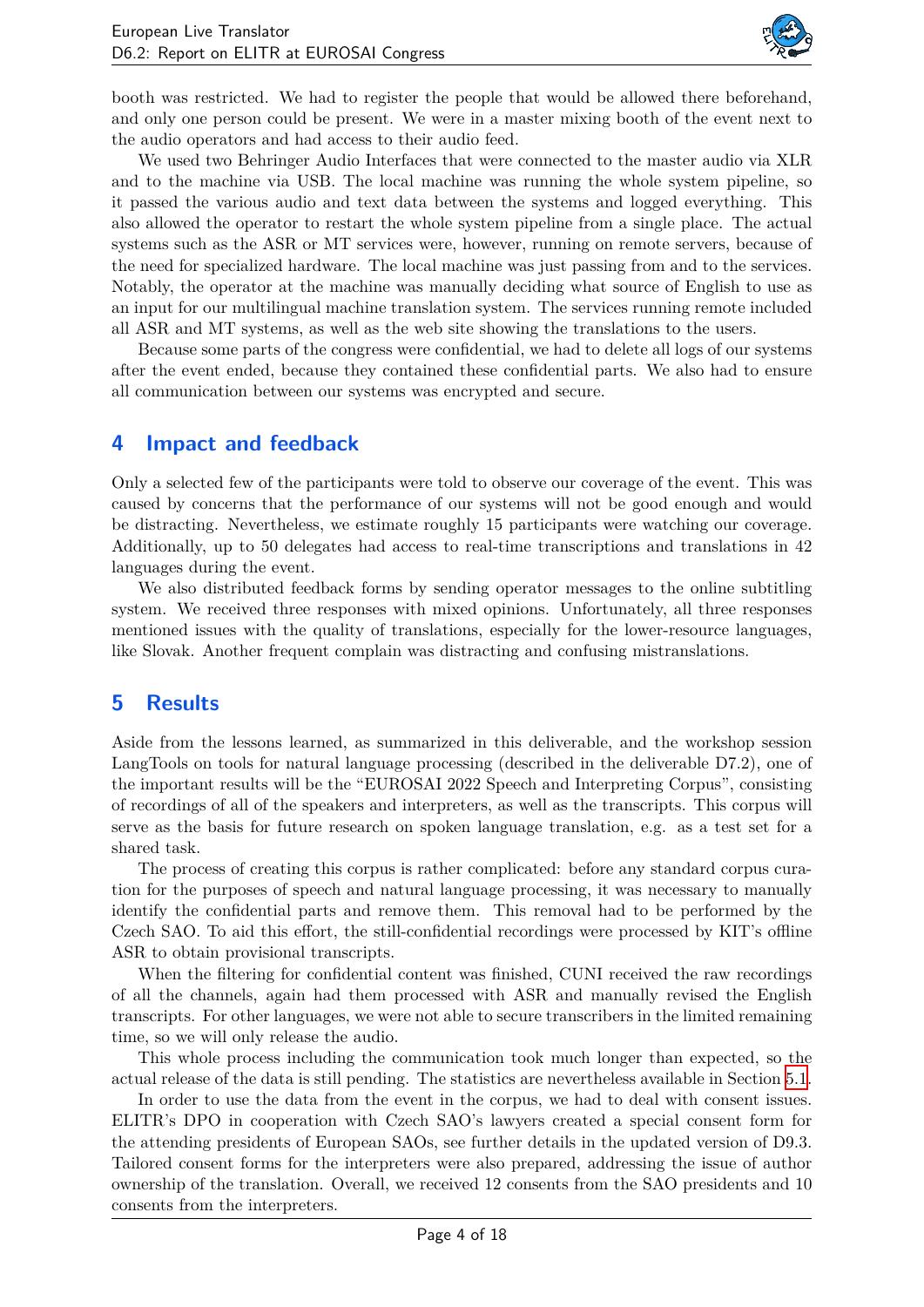

#### <span id="page-4-0"></span>**5.1 EUROSAI Speech and Interpreting Corpus Release**

The release of the collected data as "EUROSAI Speech and Interpreting Corpus v1.0" is planned on LINDAT.<sup>[1](#page-4-1)</sup> The current release will contain only the audio and the transcription in English.

For the first release, we manually split the audio, bounded on the topics discussed during the Congress. The dataset is divided into two parts to keep the distinction between the two original sessions (before and after a break) of the recordings.

In total, the dataset consists of 32 documents which amount to 3 hours and 37 minutes of audio and when transcribed, 1437 lines, 23980 words in English transcript files. The average length of an audio document is 6 minutes and 46 seconds, the average number of lines per transcript is 45 lines and the average number of words per trnascript is 750 words.

#### **6 Observations**

During the event, we closely monitored the performance of our systems. Because we had to switch to fully-encrypted connections at the very last minute, we encountered an issue where we had to regularly restart the entire pipeline: when one of the remote workers did not receive any data for two minutes (e.g. when there was a break and nobody was talking), the connection to that worker silently stopped working, and it had to be restarted. Fortunately, due to the architecture of the pipeline, we were able to tear it down and bring it up online using a single script. We also suspect the frequent preventive pipeline restarts might have also prevented other problems. Because of the frequent restarting, we also discovered the need to have a "flush" function that would move out all of the data currently in the pipeline, that has not yet been processed.

We had multiple English text sources obtained by English ASR systems from the interpreters. The ability to manually select which text source to use as the input for the translations to other languages using the English to many MT system proved more useful than we expected. Because of the remote participation, some of the participant's audio quality was poor due to unstable internet connection. In cases like these, rather than relying on the English ASR trying to decrypt the broken English audio, we switched to one of the pairwise systems that were fed by the voices of interpreters, which were of significantly higher quality.

Some of the mistranslations were a bit unfortunate. For example, the very common phrase "next slide" was sometimes translated as "next lie". Similarly, the system did not handle numbers well, outputting phrases such as "a total of seven 100000 euros", or "full period from 2023 to 20 at 28". This corresponds to some of the feedback we received from our users, as mentioned in Section [4](#page-3-0).

#### **7 Lesson learned and future works**

Based on the observations above, we learned some lessons. We extensively tested the system before the actual event. This proved invaluable, as we discovered and fixed many issues beforehand. Without this testing, the live part would very likely did not go as smooth as it did.

The ability to select between various English setup proved to be handy. However, it did require the operator to pay full attention when monitoring the English sources. In the future, we would like to make this switching automatic, possibly using the confidence of ASR and MT systems providing the English translations.

It was very useful to have as many of the know-how how to operate the system written down as possible. It was not certain if the main dedicated operator would be able to attend the event, so it was important to ensure other people could replace them. By making the information about the systems freely available also helped when onboarding new participants on the project.

<span id="page-4-1"></span><sup>1</sup> <http://www.lindat.cz/>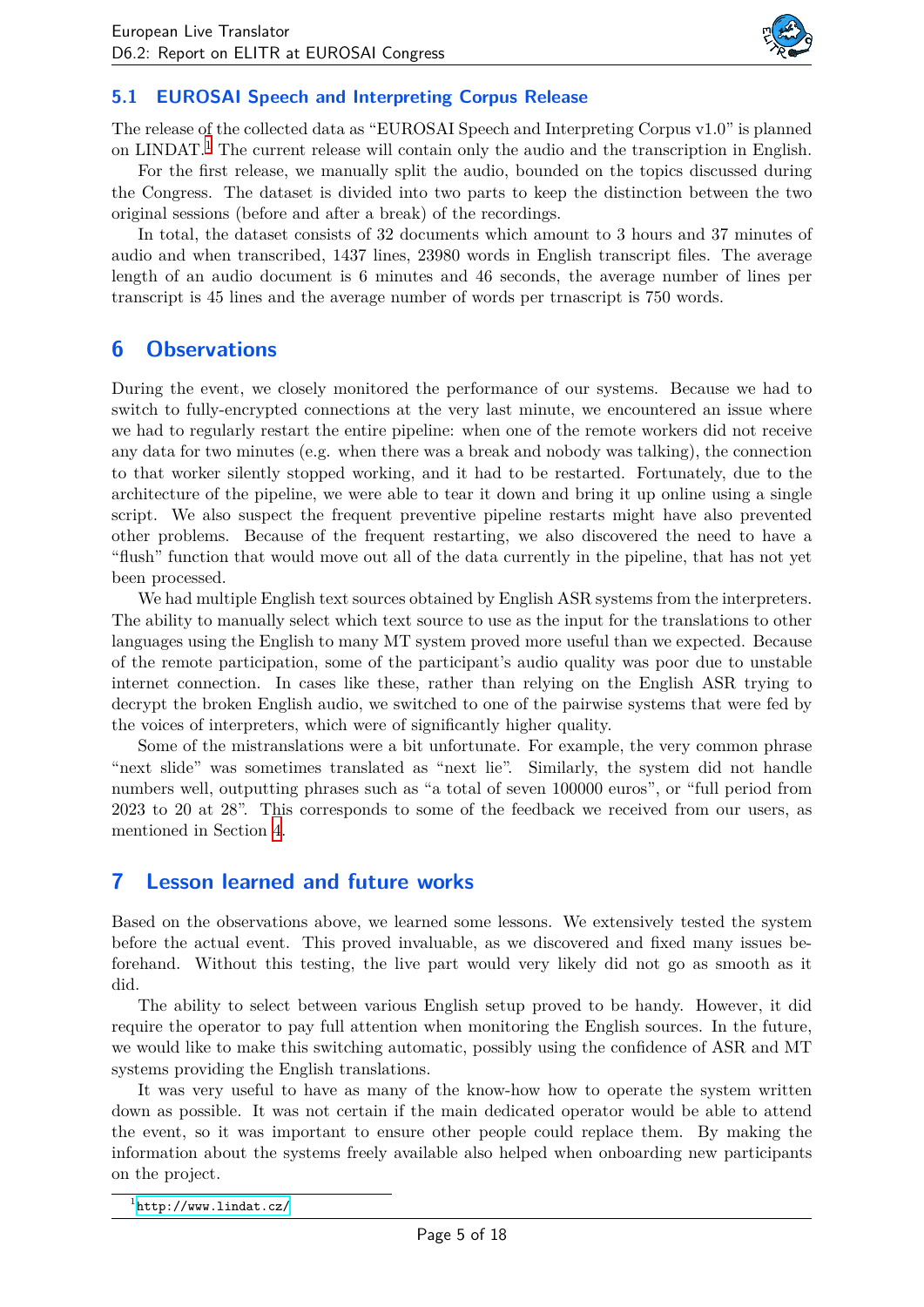

## **8 Conclusion**

We described the situation around the EUROSAI congress and its switch to an online format. We then enumerated the services we provided for the congress participants, described the systems used to provide these services. A description of a speech and interpreting corpus, in preparation, originating from the congress was also provided. Finally, we listed some of our observations and lessons learned from running the system.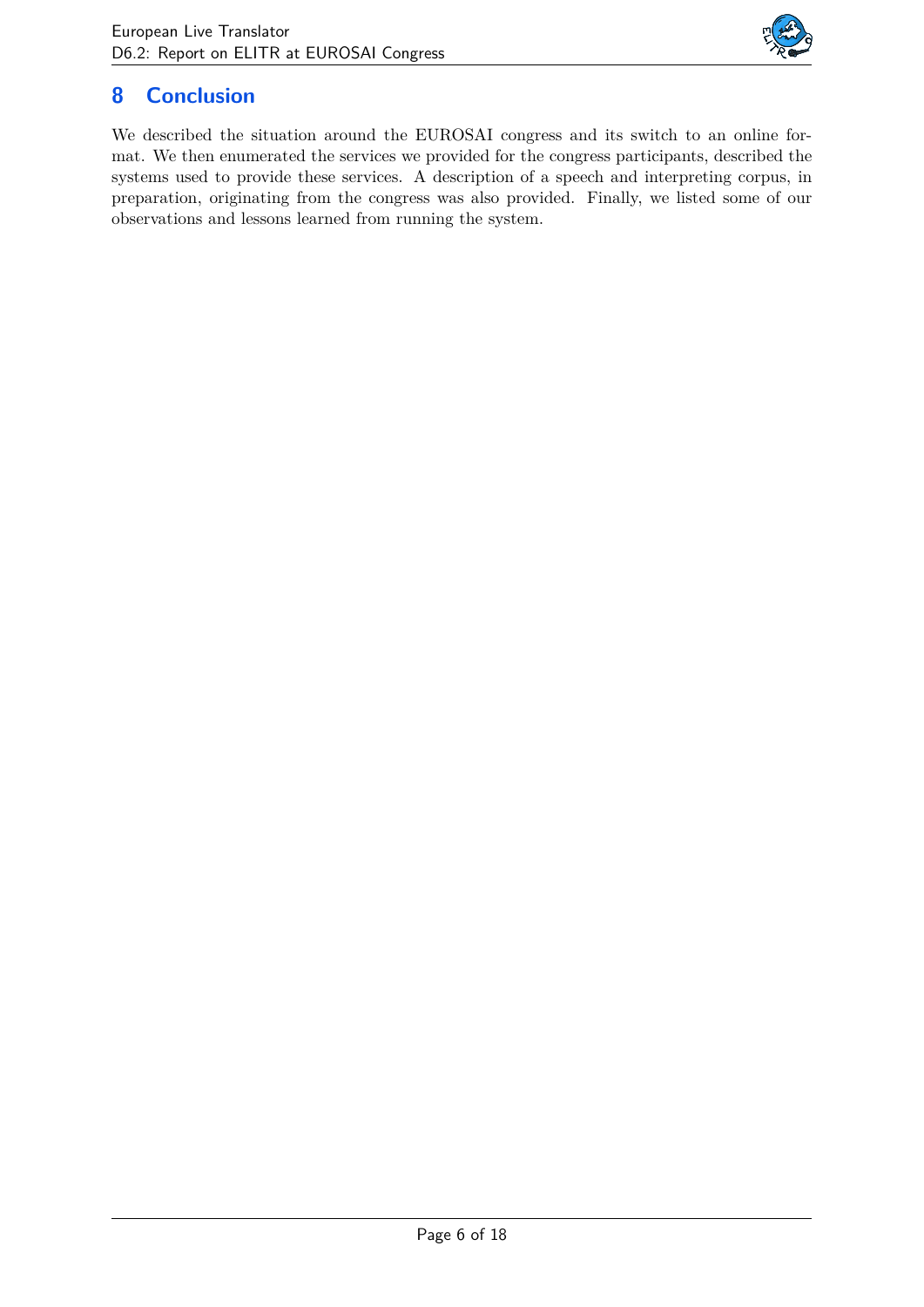

## <span id="page-6-0"></span>**A Operating a Complex SLT System with Speakers and Human Interpreters**

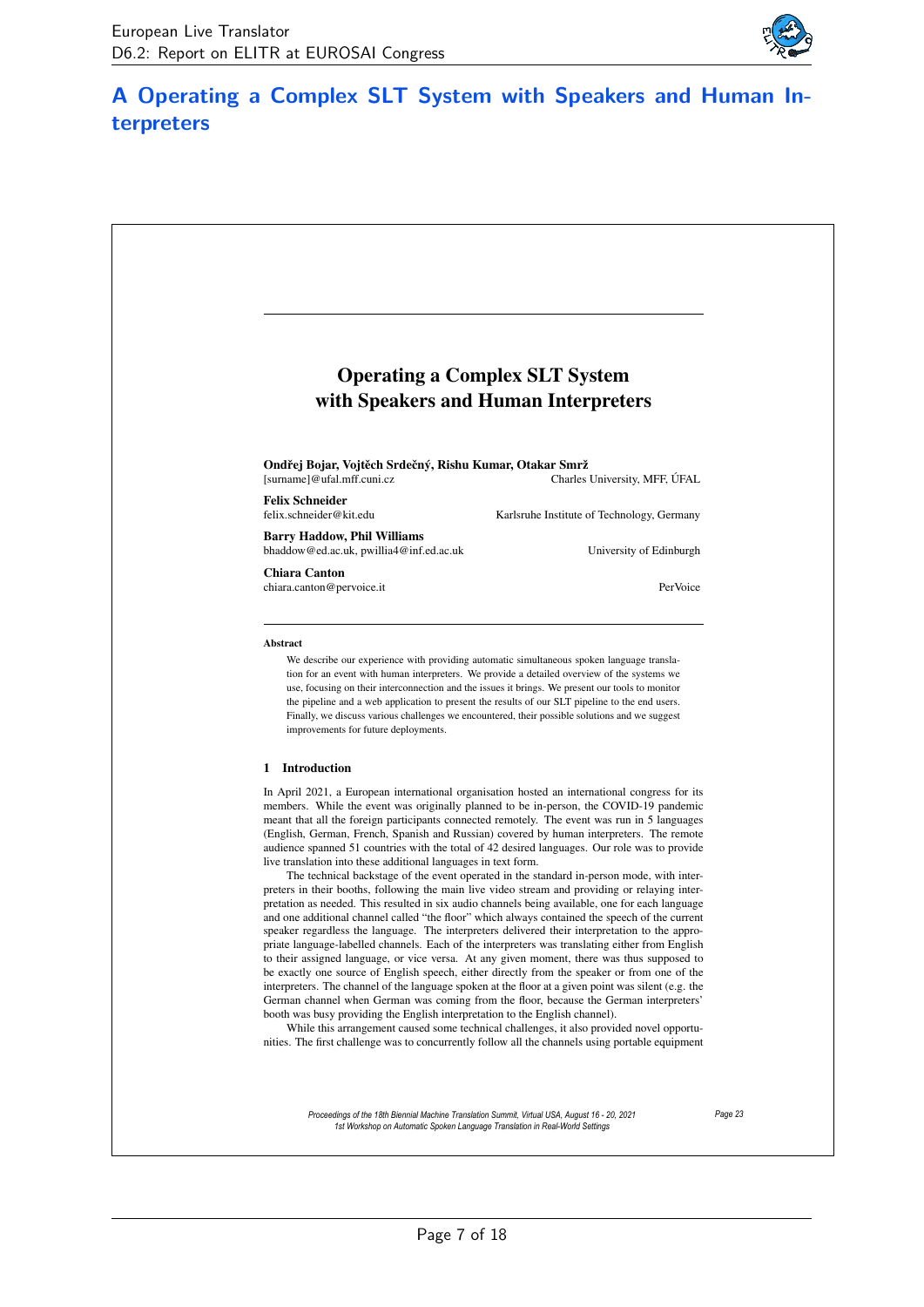

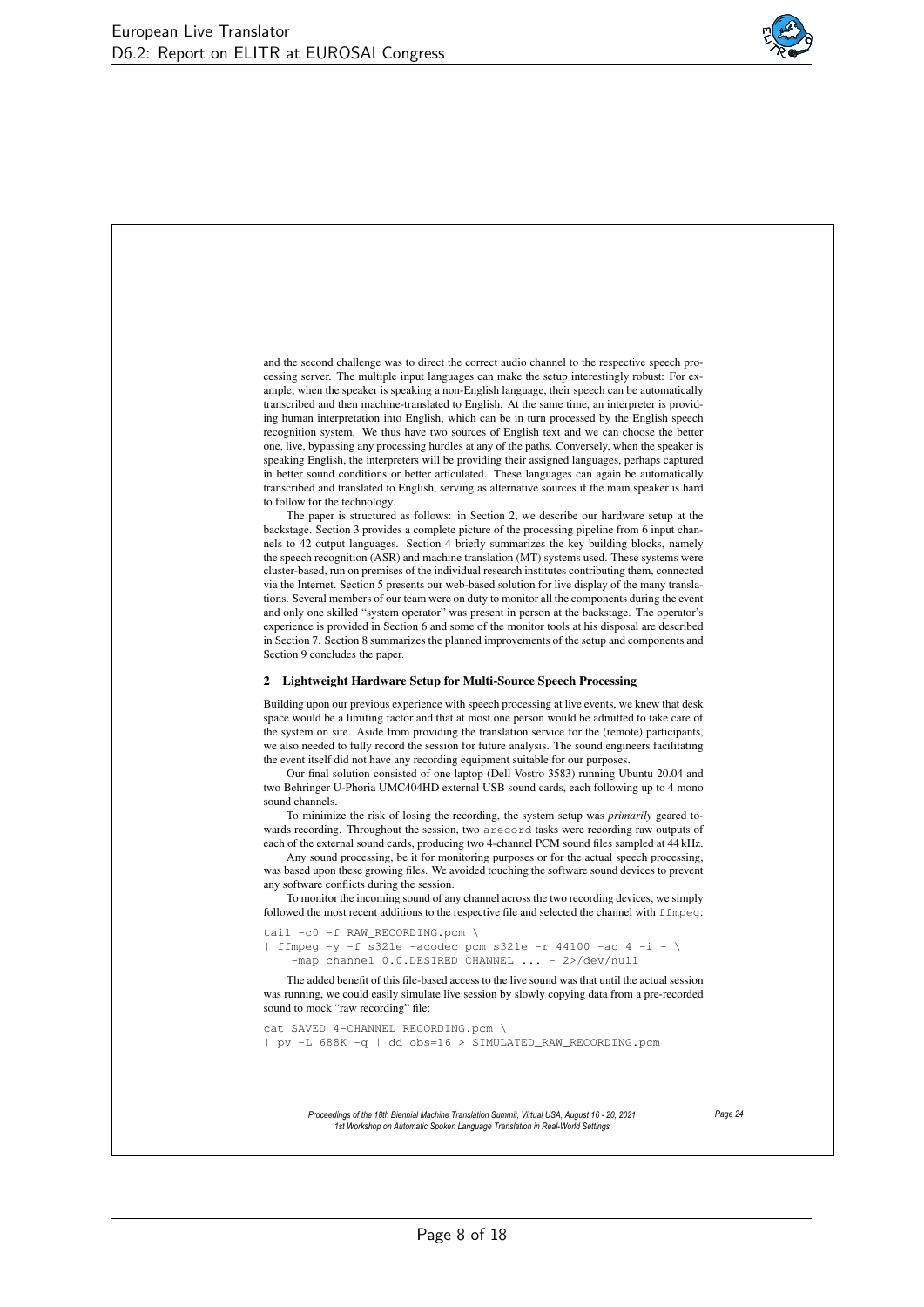

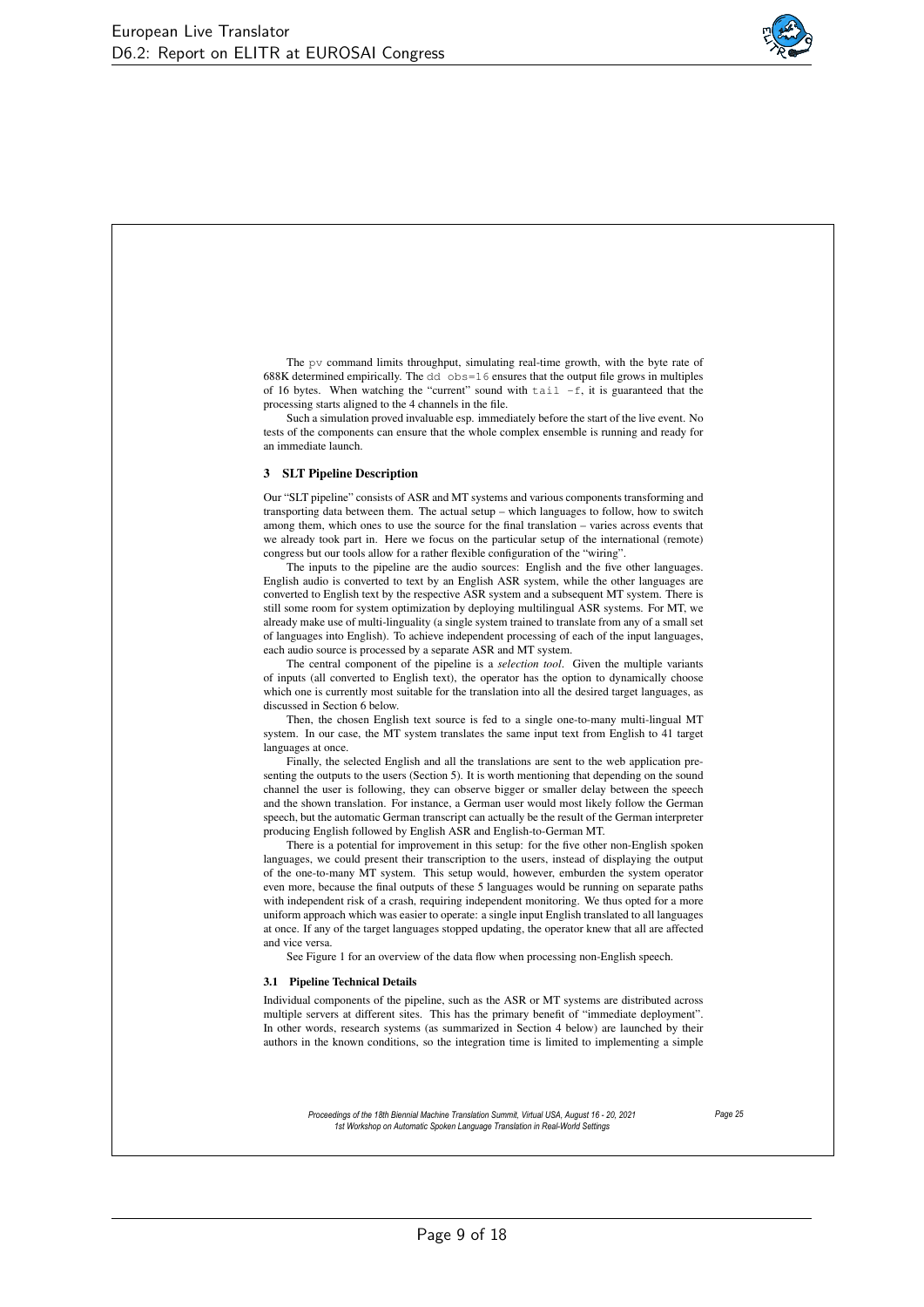

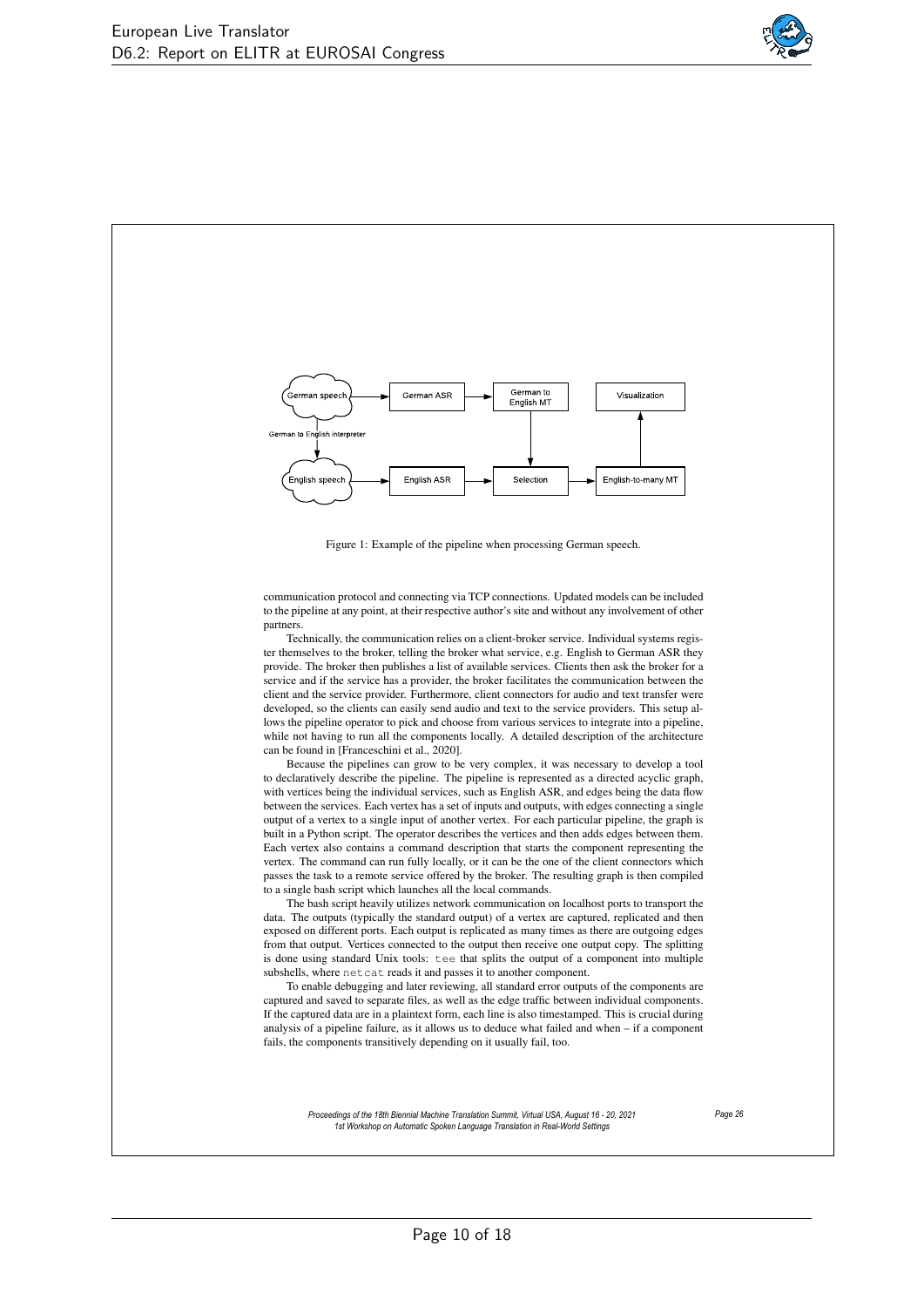

The local ports are introduced for better process independence. We could in principle directly connect tee to the two subsequent components with Unix pipes but in the case of any unexpected exit of any of the components, there would be no way to restart it without restarting the whole pipeline – and also the behaviour of the individual components with respect to the "broken pipe" signal would have to be standardized for predictable behaviour. netcat allows us to ensure that the subsequent component's standard input is connected in a stable way and *reopens* the local port upon any failure. This approach is not fully fail-safe but it considerably improves the stability of the whole system.

The compiled bash script can reference many different executables, utilities and files. When multiple people are collaborating on the development of local parts of the pipeline, the deployment can get complicated because everyone has to make sure that various necessary files are being referenced to in a portable way, in addition to the common compilation issues at different systems. Furthermore, these issues are hard to debug, because they are not easily reproducible, unlike e.g. compilation issues.

To alleviate this problem, the bash script is executed inside a Docker container of an image, which already has all of the necessary tools, such as the client connectors or various utilities installed. Another benefit of this approach is a consistent file system structure, allowing to use relative and absolute paths with safety. Similarly, we benefit from the separate network namespace in the Docker container, so ports used for communication between the pipeline components will not collide with ports that the host system might use. While this approach creates some additional technical challenges during development, such as having to rebuild the Docker image when any of the underlying tools is updated, the benefits of having an automatized deployment setup are overall very well worth it.

#### 4 ASR and MT

All ASR systems we used followed the architecture proposed in [Nguyen et al., 2020c] for lowlatency online speech recognition. The modeling for all input languages are handled by the streaming sequence-to-sequence model proposed in [Nguyen et al., 2020b] with the use of a multi-domain speech dataset [Nguyen et al., 2020d]. The dynamic transcription mechanism in [Niehues et al., 2016, Nguyen et al., 2020a] is adopted in all ASR systems to achieve very low user-perceived latency.

The MT systems into English are multilingual systems based on the Transformer architecture [Vaswani et al., 2017, Pham et al., 2019]. The system uses a *re-translation* strategy [Niehues et al., 2016] in order to reduce the latency of the MT, as opposed to streaming approaches such as [Ma et al., 2019]. In the re-translation approach, incoming text from ASR is translated afresh starting from the beginning of the sentence, or the end of the stable ASR output, whichever is earlier. Consequently, the new output of the MT system can rewrite, or "flicker" what has already been shown, leading to the question of how best to present this to the user (see Section 5 below). Following [Niehues et al., 2018], we inject partial sentence pairs (prefixes) into the training data so that the system is better able to deal with this at runtime.

Similarly, the one-to-many system that translates out of English is a multilingual Transformer, using the pseudo-word approach to identify the desired language [Johnson et al., 2016]. It is trained on 231M sentence pairs sampled from the OPUS collection [Tiedemann, 2012] and covers 41 target languages, including all official EU languages. The out-of-English systems also use re-translation and prefix training.

To connect ASR and MT, we deploy an NMT-based segmentation component which converts the ASR output (all lower-case, no punctuation, with speech phenomena) into more standardized text by inserting punctuation, inferring capitalization and removing disfluency phenomena [Cho et al., 2012, Cho et al., 2017]. In addition to improving the readability of the

> *Proceedings of the 18th Biennial Machine Translation Summit, Virtual USA, August 16 - 20, 2021 1st Workshop on Automatic Spoken Language Translation in Real-World Settings*

*Page 27*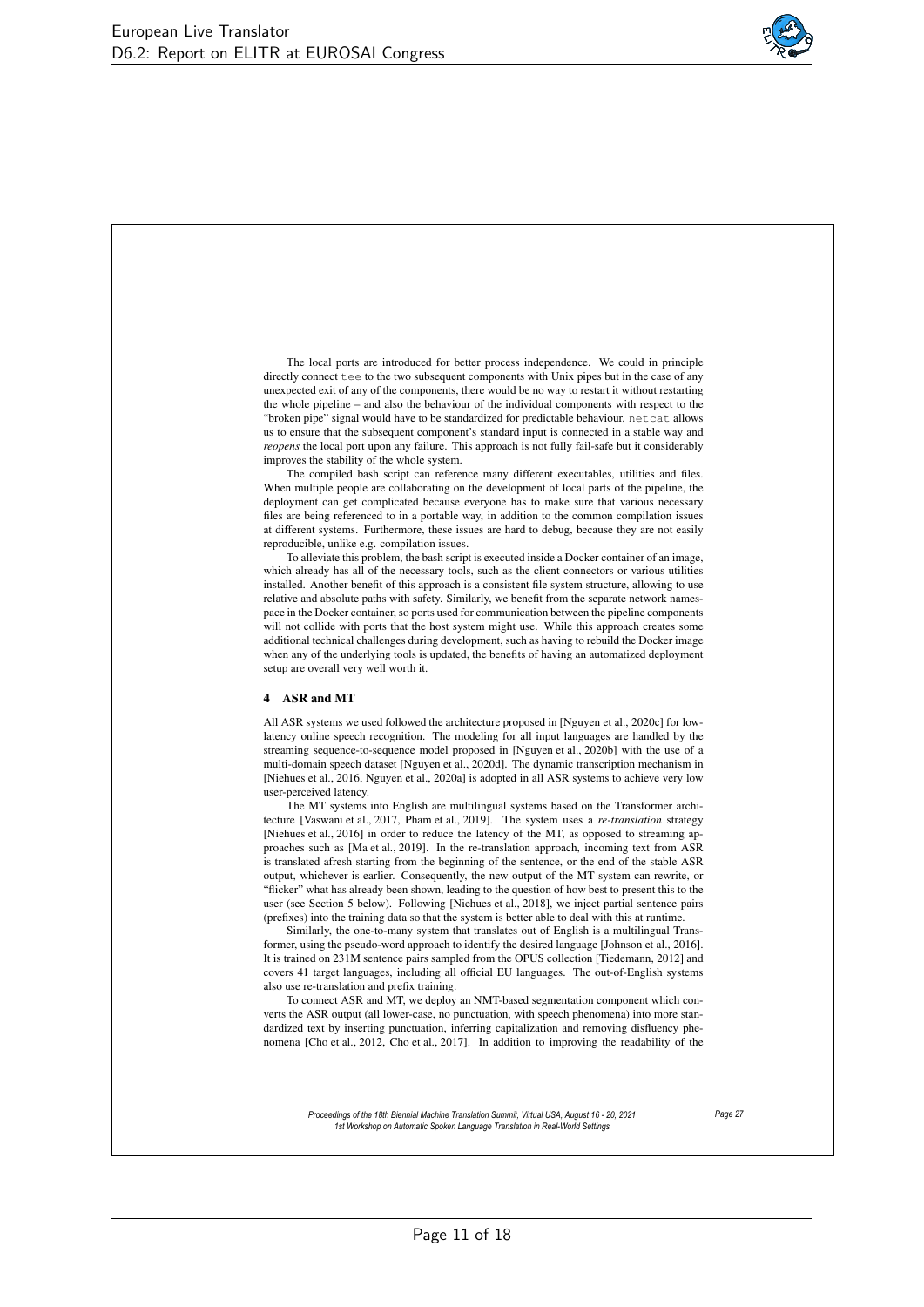

transcript, this component is necessary for MT, which is trained to expect orthographically correct (partial) sentences. 5 Presenting Translations As mentioned above, our ASR systems are gradually *updating* their outputs, not necessarily in the incremental fashion. Similarly, the automatic segmentation can update the placement of punctuation symbols and as a result, the translations from the English-to-many MT systems can and will change over time. This situation (and the problems it brings when the space for the output translation is limited) is thoroughly explained by [Macháček and Bojar, 2020]. In short, there is no easy and non-disturbing solution if an update changes some content which has already been scrolled away due to a small presentation space. Eventually, a translated hypothesis becomes *confirmed*, meaning that the translation is final and will not change any more. While we could simply wait for the translation of a sentence to become confirmed and then display it to the users, it would introduce a needless and sometimes unacceptable delay. Luckily, our setting allows us to use larger screen space than just the few lines of subtitles as [Macháček and Bojar, 2020] consider. We use the term "paragraph view" for this. Specifically, we developed a web-based interface for presenting the full live transcript of which the tail keeps changing. The web application is hosted on a web server, which receives the translated hypotheses from the MT system. The hypotheses are then published on a websocket, to which the browsers of end users connect. As the browser receives updates and finalized hypotheses from the websocket, it displays them to the end user. Finalized messages are displayed in black and unconfirmed hypotheses are displayed in grey, so the user can distinguish between them. One important aspect of our setup is the relatively high number of available languages. While the presentation interface is flexible and can accommodate any number of languages, shown as columns, in practice showing too many languages leads to very narrow columns and, subsequently, the text scrolling too fast to be read. Additionally, each user will be interested in following only a very small number of languages and will want them displayed close to each other. A simple table of language codes therefore allows the user to choose which languages get displayed. This choice of languages can also be preloaded by an argument to the tool's URL entrypoint, allowing the event organizers to choose different default languages for different groups of users by spreading different versions of the link. Based on our experience from several test sessions, we added the option for the operator to *broadcast* messages to users. There are many conditions of operation where some information from the operator would be very valuable for the spectators and would comfort them, such as "the show is delayed, stay tuned", "thank you for watching and we would like some feedback from you", or apologies for the current technical issues etc. We saw in practice that event organizers tend to choose very varied means and platforms of communication with the users, and the attention of users can also wander across them, so it is never certain *where* they would best notice. Broadcasting these messages interleaved with the main content of the transcribed and translated speech is a unifying option here. It is important to note that these messages have to be delivered in all the supported target languages. To ensure the correctness of these messages, we collected a list of about 20 potentially useful English messages prior to the event. We translated them with our multi-target MT systems and asked many colleagues to review the automatic translations. For a few target languages, no native speaker of the language was available and the automatic translations remained unchecked. Based on the experience at the event, 8 more messages were added, primarily explaining immediate failures or delays that we observed in the *source* stream. To differentiate them from the translations, these operator messages were displayed in bold. Figure 2 contains an example of the messages displayed to the user. *Proceedings of the 18th Biennial Machine Translation Summit, Virtual USA, August 16 - 20, 2021 1st Workshop on Automatic Spoken Language Translation in Real-World Settings Page 28*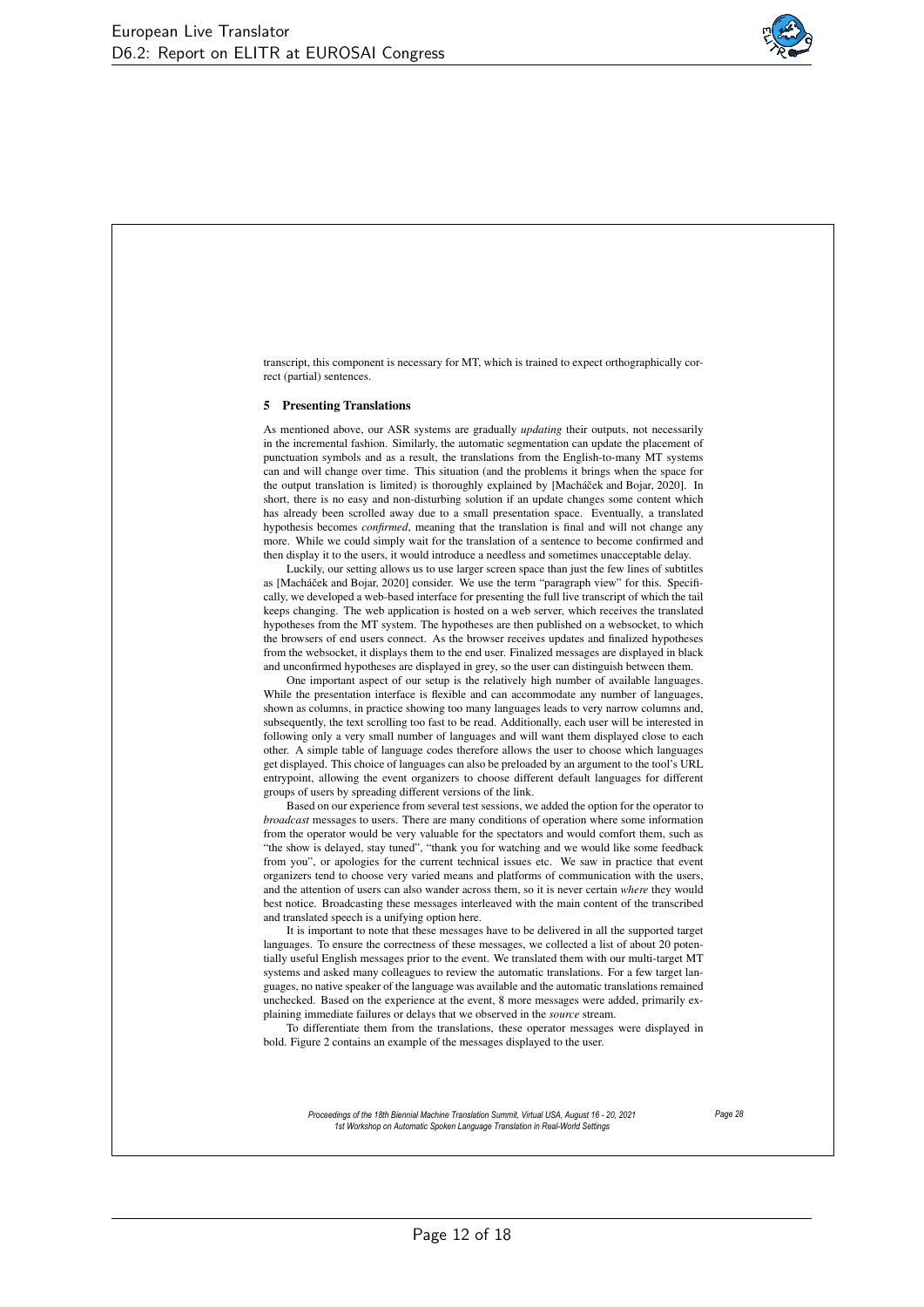

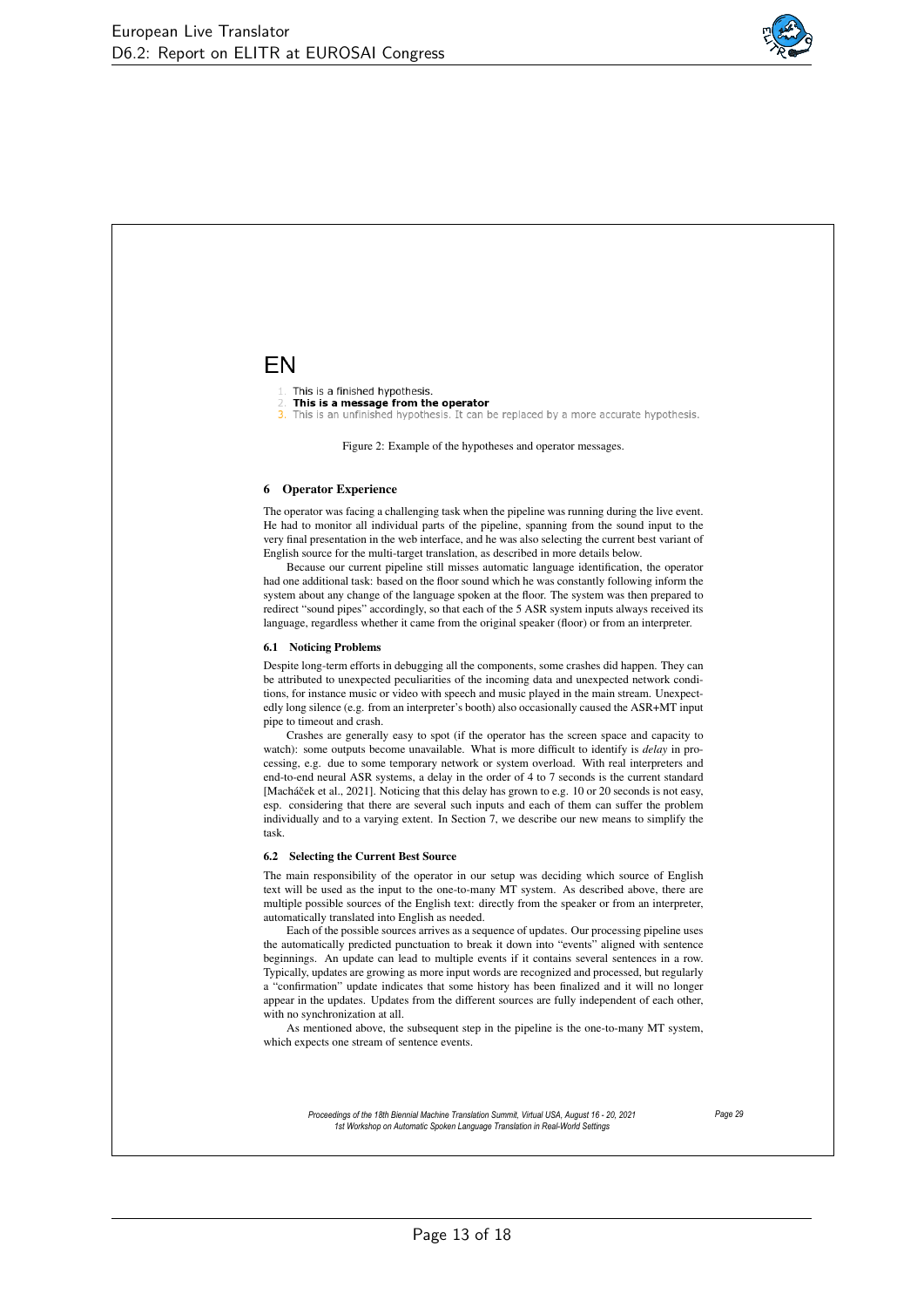

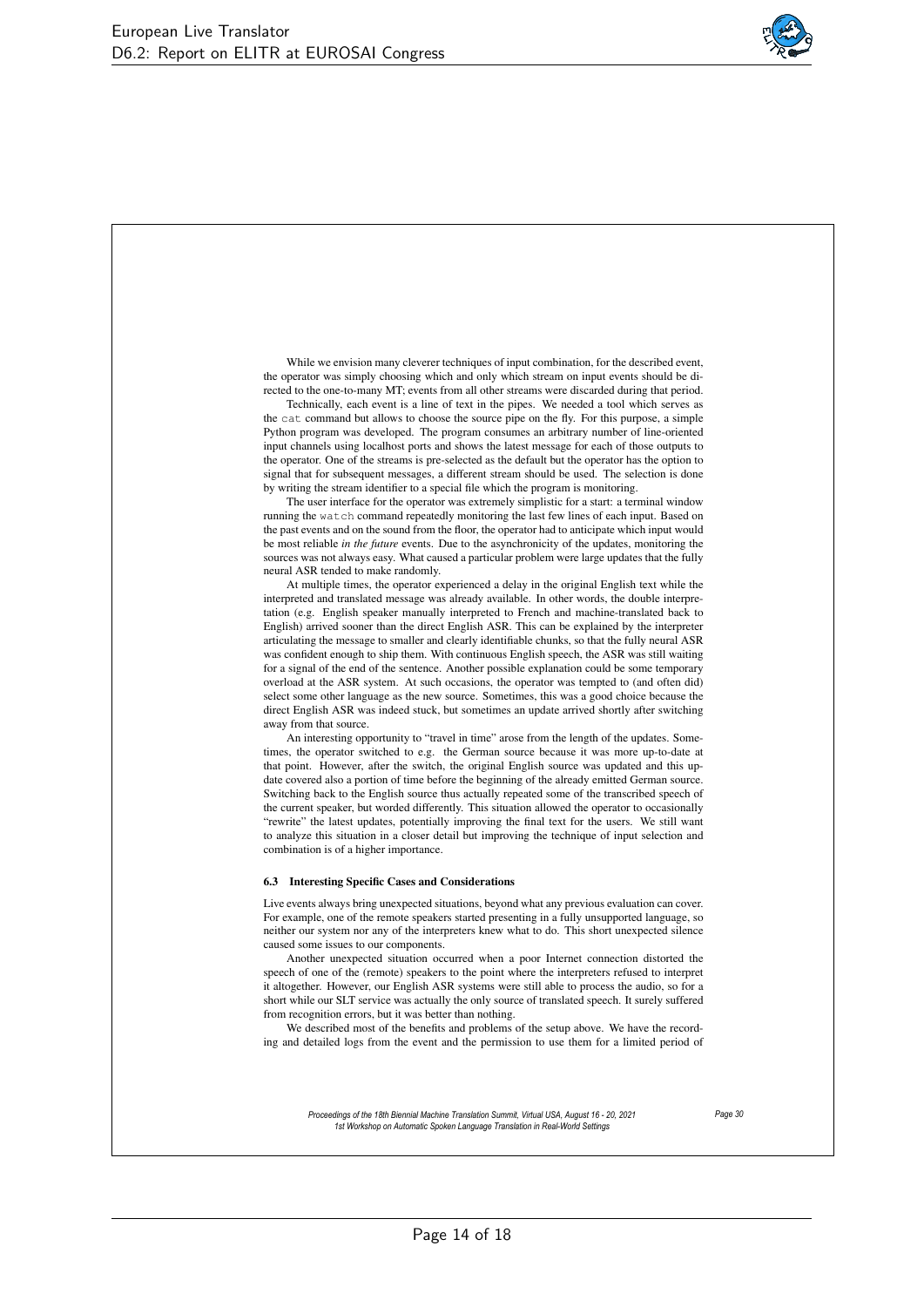

time. Portions of the recording which do not contain any confidential information will be released later, when the event organizers finish the manual check for confidentiality. When the publishable subset of data is selected, we plan a rigorous evaluation. We want to assess the true extent to which the alternative sources could have helped in producing better outputs and what the operator should have seen and noticed when selecting them. It is also likely that some translations were better for one source while for others, a different source should have been followed instead. Evaluating this aspect is even trickier: using standard reference-based evaluation methods cannot work because different sources lead to different reference translations and comparing scores across different translations is not possible.

#### 6.4 User Feedback

During the event, we distributed a form for the users of the SLT system using operator broadcasting, mentioned in Section 5. Sadly, we received only three responses. Two users were using the SLT system all the time, reporting they preferred quicker, partial translations rather than slower, but more accurate translations. They indicated they would prefer subtitles over the paragraph view described in Section 5, but they were unaware of the problems the limited space of the subtitles brings.

The explicitly mentioned issues were too much text to read and distracting or laughable words. This calls for an improvement not only in terms of recognition and translation quality but also for some text condensation.

#### 7 Pipeline Monitoring Tools

The pipeline is complex and consists of many separate components. It can be only expected that something will break, sooner or later. Thus, a set of tools monitoring the health and status of the pipeline was developed. Coming back to the pipeline representation as a directed acyclic graph, it makes sense to monitor two parts of the graph structure: the health of individual components (vertices) and the data flow between them (edges).

To monitor the individual components, the pipeline (as compiled to the bash script) saves (UNIX) process IDs of all the components. Then, a simple script regularly checks if processes with these IDs are still running, showing the status of each component to the operator. This allows for cursory checks of which components of the pipeline, e.g. a client connected to an ASR system, are up and running and which components have fully broken down.

Similarly, all intermediate component outputs and standard error outputs are duplicated to separate files via a modified tee which adds exact timestamps at the beginning of each saved line. This detailed (and now fully automated) logging proved essential both during the development as well as during the live event. These logs are recorded only on the operator's machine but it proved very useful to regularly upload them to a shared space where all technical team members could help investigating what is going on because the operator is generally fully occupied with other tasks. We are aware that there are server-based logging solutions but our approach is flexible, lightweight and does not need any external tools.

In debugging, absolute timestamps in the logs are necessary when investigating why the pipeline crashed. This usually involves cross-checking many logs and timestamps are the best means of finding the culprit. In several occasions, we also made use of these timestamped logs to replay some problematic input, allowing us to debug only one isolated component.

During live deployments, these log files are also monitored. The simplest approach taken at the reported event is to tail -F all the standard error outputs at once to see the latest errors of any component.

For the intermediate output files (i.e. the data that are passed along each of the pipeline graph edge) we developed a new tool. This tool tracks the moving average of the time between

> *Proceedings of the 18th Biennial Machine Translation Summit, Virtual USA, August 16 - 20, 2021 1st Workshop on Automatic Spoken Language Translation in Real-World Settings*

*Page 31*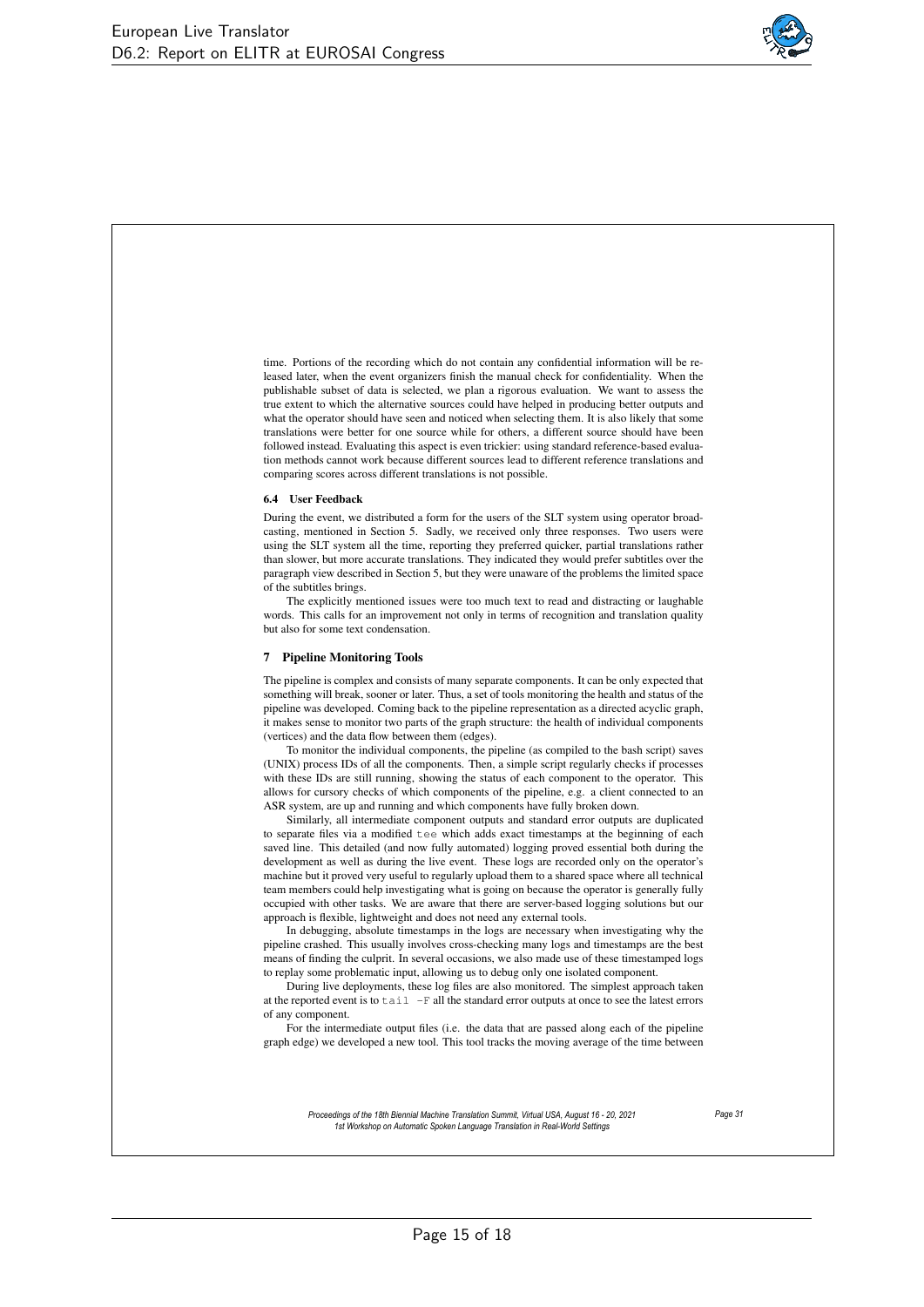

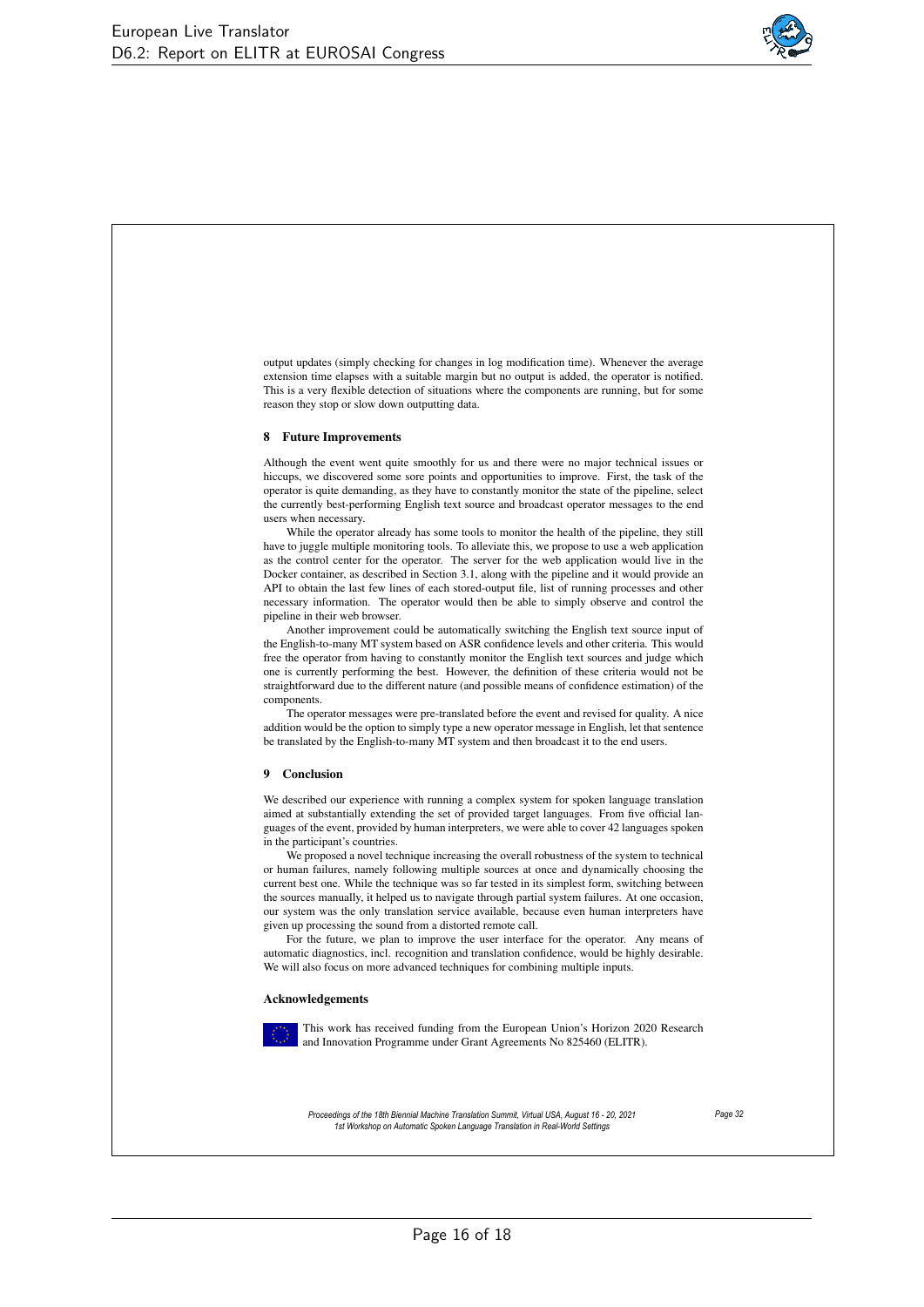

| <b>References</b>                                                                                                                                                                                                                                                                                                                                                                                                                                                                                                                            |         |
|----------------------------------------------------------------------------------------------------------------------------------------------------------------------------------------------------------------------------------------------------------------------------------------------------------------------------------------------------------------------------------------------------------------------------------------------------------------------------------------------------------------------------------------------|---------|
| [Cho et al., 2012] Cho, E., Niehues, J., and Waibel, A. (2012). Segmentation and punctuation<br>prediction in speech language translation using a monolingual translation system. In <i>IWSLT</i><br>2012.                                                                                                                                                                                                                                                                                                                                   |         |
| [Cho et al., 2017] Cho, E., Niehues, J., and Waibel, A. (2017). Nmt-based segmentation and<br>punctuation insertion for real-time spoken language translation. In <i>Interspeech 2017</i> .                                                                                                                                                                                                                                                                                                                                                  |         |
| [Franceschini et al., 2020] Franceschini, D., Canton, C., Simonini, I., Schweinfurth, A., Glott,<br>A., Stüker, S., Nguyen, T.-S., Schneider, F., Ha, T.-L., Waibel, A., Haddow, B., Williams, P.,<br>Sennrich, R., Bojar, O., Sagar, S., Macháček, D., and Smrž, O. (2020). Removing European<br>language barriers with innovative machine translation technology. In <i>Proceedings of the 1st</i><br>International Workshop on Language Technology Platforms, pages 44–49, Marseille, France.<br>European Language Resources Association. |         |
| [Johnson et al., 2016] Johnson, M., Schuster, M., Le, Q. V., Krikun, M., Wu, Y., Chen, Z., Tho-<br>rat, N., Viégas, F., Wattenberg, M., Corrado, G., Hughes, M., and Dean, J. (2016). Google's<br>Multilingual Neural Machine Translation System: Enabling Zero-Shot Translation. ArXiv<br>e-prints.                                                                                                                                                                                                                                         |         |
| [Ma et al., 2019] Ma, M., Huang, L., Xiong, H., Zheng, R., Liu, K., Zheng, B., Zhang, C.,<br>He, Z., Liu, H., Li, X., Wu, H., and Wang, H. (2019). STACL: Simultaneous Translation<br>with Implicit Anticipation and Controllable Latency using Prefix-to-Prefix Framework. In<br>Proceedings of the 57th Annual Meeting of the Association for Computational Linguistics,<br>pages 3025–3036, Florence, Italy. Association for Computational Linguistics.                                                                                   |         |
| [Macháček and Bojar, 2020] Macháček, D. and Bojar, O. (2020). Presenting simultaneous<br>translation in limited space. In Proceedings of the 20th Conference Information Technologies<br>- Applications and Theory (ITAT 2020), pages 32–37, Košice, Slovakia. Tomáš Horváth.                                                                                                                                                                                                                                                                |         |
| [Macháček et al., 2021] Macháček, D., Žilinec, M., and Bojar, O. (2021). Lost in interpreting:<br>Speech translation from source or interpreter? In <i>Interspeech 2021</i> , 22nd Annual Conference<br>of the International Speech Communication Association. ISCA.                                                                                                                                                                                                                                                                         |         |
| [Nguyen et al., 2020a] Nguyen, T. S., Niehues, J., Cho, E., Ha, T.-L., Kilgour, K., Muller, M.,<br>Sperber, M., Stueker, S., and Waibel, A. (2020a). Low latency asr for simultaneous speech<br>translation. arXiv preprint arXiv:2003.09891.                                                                                                                                                                                                                                                                                                |         |
| [Nguyen et al., 2020b] Nguyen, T.-S., Pham, N.-Q., Stüker, S., and Waibel, A. (2020b). High<br>performance sequence-to-sequence model for streaming speech recognition. <i>Proc. Inter-</i><br><i>speech 2020</i> , pages 2147–2151.                                                                                                                                                                                                                                                                                                         |         |
| [Nguyen et al., 2020c] Nguyen, T.-S., Stueker, S., and Waibel, A. (2020c). Super-human<br>performance in online low-latency recognition of conversational speech. arXiv preprint<br>arXiv:2010.03449.                                                                                                                                                                                                                                                                                                                                        |         |
| [Nguyen et al., 2020d] Nguyen, T.-S., Stüker, S., and Waibel, A. (2020d). Toward cross-<br>domain speech recognition with end-to-end models. arXiv preprint arXiv:2003.04194.                                                                                                                                                                                                                                                                                                                                                                |         |
| [Niehues et al., 2016] Niehues, J., Nguyen, T. S., Cho, E., Ha, T.-L., Kilgour, K., Müller, M.,<br>Sperber, M., Stüker, S., and Waibel, A. (2016). Dynamic transcription for low-latency speech<br>translation. In <i>Interspeech</i> 2016, pages 2513–2517.                                                                                                                                                                                                                                                                                 |         |
| Proceedings of the 18th Biennial Machine Translation Summit, Virtual USA, August 16 - 20, 2021<br>1st Workshop on Automatic Spoken Language Translation in Real-World Settings                                                                                                                                                                                                                                                                                                                                                               | Page 33 |